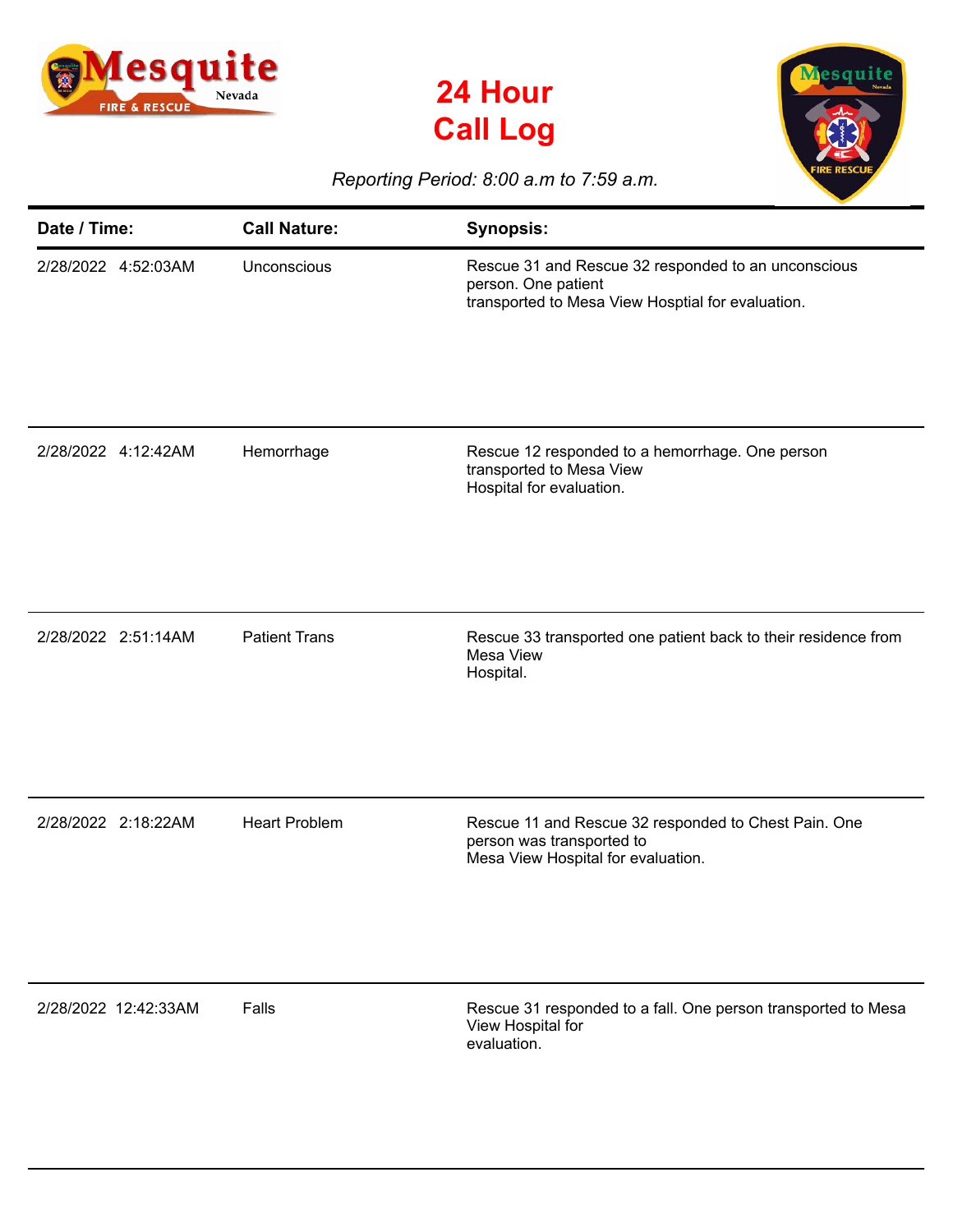| Date / Time:         | <b>Call Nature:</b>  | <b>Synopsis:</b>                                                                                                       |
|----------------------|----------------------|------------------------------------------------------------------------------------------------------------------------|
| 2/27/2022 10:50:11PM | <b>Patient Trans</b> | Rescue 33 transported one Critical Care patient from Mesa<br>View Hospital to St.<br>George Intermountain.             |
|                      |                      |                                                                                                                        |
| 2/27/2022 10:39:00PM | Falls                | Rescue 31 responded to a fall. One patient declined to be<br>transported to the<br>hospital.                           |
|                      |                      |                                                                                                                        |
| 2/27/2022 6:54:54PM  | <b>Sick Person</b>   | Rescue 11 responded to a sick person. One person transported<br>to Mesa View<br>Hospital for evaluation.               |
|                      |                      |                                                                                                                        |
| 2/27/2022 5:00:39PM  | <b>Patient Trans</b> | Rescue 31 transported one patient from Mesa View back to<br>their assisted living<br>facility.                         |
|                      |                      |                                                                                                                        |
| 2/27/2022 4:57:11PM  | Convulsions          | Rescue 31 and Rescue 32 responded to a possible seizure.<br>One patient declined to<br>be transported to the hospital. |
|                      |                      |                                                                                                                        |
| 2/27/2022 4:04:41PM  | Convulsions          | Rescue 31 and Rescue 32 responded to a possible seizure.<br>One patient declined to<br>be transported to the hospital. |